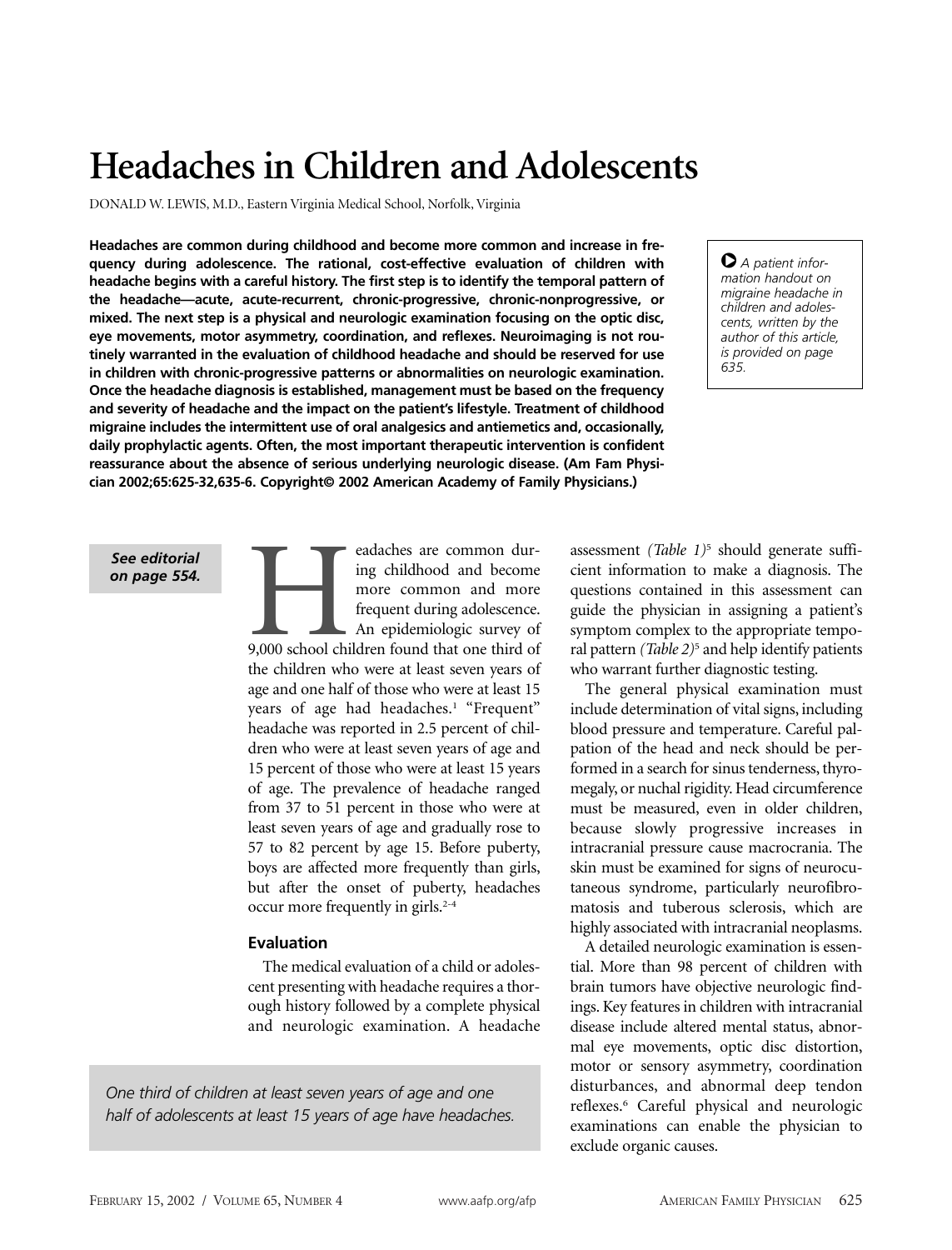# TABLE 1 **Assessment of Children and Adolescents with Headache**

How and when did your headache(s) start?

- Was this a sudden first headache? Have you had headaches like this before? Do you get a headache every day? Are your headaches getting worse than they used to be?
- Do you have the same kind of headaches all the time? Do you get more than one kind of headache?
- How often do you get a headache? How long do your headaches usually last?

Can you tell that you will be getting a headache? Are there any signs that a headache is going to start?

- Where do you feel the headache pain? How does the headache pain feel pounding, squeezing, stabbing, or something else?
- Do you get nausea, vomiting, dizziness, numbness, weakness, or other symptoms at the same time you have a headache?
- What makes your headache feel better or worse? Is there anything you do that makes your headache worse? Does taking medicine or eating food give you a headache or make a headache worse?
- What do you do when you get a headache? Do you have to stop whatever you are doing (playing, working, studying) when you get a headache?
- Does anything special cause you to get a headache? Do you get headaches at any certain time?

Do you have other symptoms between headaches?

Are you taking any medicines for your headache or for any other reason?

Do you have any other health problems?

Does anyone else in your family get headaches?

What do you think might be causing your headaches?

*Adapted with permission from Rothner AD. The evaluation of headaches in children and adolescents. Semin Pediatr Neurol 1995;2:109-18.*

> The role of neuroimaging is controversial. Computed tomographic (CT) scanning or magnetic resonance imaging (MRI) is indicated in patients with a chronic-progressive headache pattern and those who have abnormal findings in the neurologic examination *(Table 3).* In the majority of patients with acute-recurrent headache or chronic-nonprogressive headache patterns and normal findings from neurologic examinations, no imaging is warranted. The overwhelming majority of studies evaluating the role of neuroimaging in young patients with headache have demonstrated no diagnostic abnormalities or incidental (nonpathologic) findings.7

*Lumbar puncture to identify bacterial or viral meningitis is mandatory in a febrile patient with headache who has nuchal rigidity.*

Electroencephalography (EEG) is of limited use in the routine evaluation of headache in children. If the headache is associated with alteration of consciousness or abnormal involuntary movement, the differential diagnosis will include complex partial seizure disorders, and EEG may be required. Nonspecific abnormalities and benign epileptiform discharges are common findings that may be present in up to 10 percent of children with migraine, regardless of the diagnosis.<sup>8,9</sup>

Lumbar puncture to identify bacterial or viral meningitis is mandatory in a febrile patient with headache with nuchal rigidity and no alteration of consciousness, signs of increased intracranial pressure, or lateralizing features. If subarachnoid hemorrhage, acute or chronic meningitis, pseudotumor cerebri, or neuroborreliosis are suspected, lumbar puncture with measurement of the opening pressure and appropriate ancillary testing are indicated.

If the patient's mental status is altered or focal findings are evident, cranial imaging is warranted before lumbar puncture, although blood cultures should be drawn and antibiotic therapy empirically started before the patient is transported for neuroimaging. Sinus radiography may be indicated for the febrile patient with headache if the clinical history and physical examination suggest acute sinusitis, although clinical judgment may justify treatment without imaging.<sup>10,11</sup>

Psychologic evaluation may be of value in children and adolescents with chronic-daily and mixed-headache patterns to assess for stressful provocative influences and determine the role for psychologic therapies (e.g., biofeedback, stress management, relaxation techniques).

Referral for neurologic consultation depends on the physician's experience and confidence. Children younger than three years infrequently have primary headache syndromes, and the complete neurologic examination, including visualization of the fundus oculi, can be difficult. These younger patients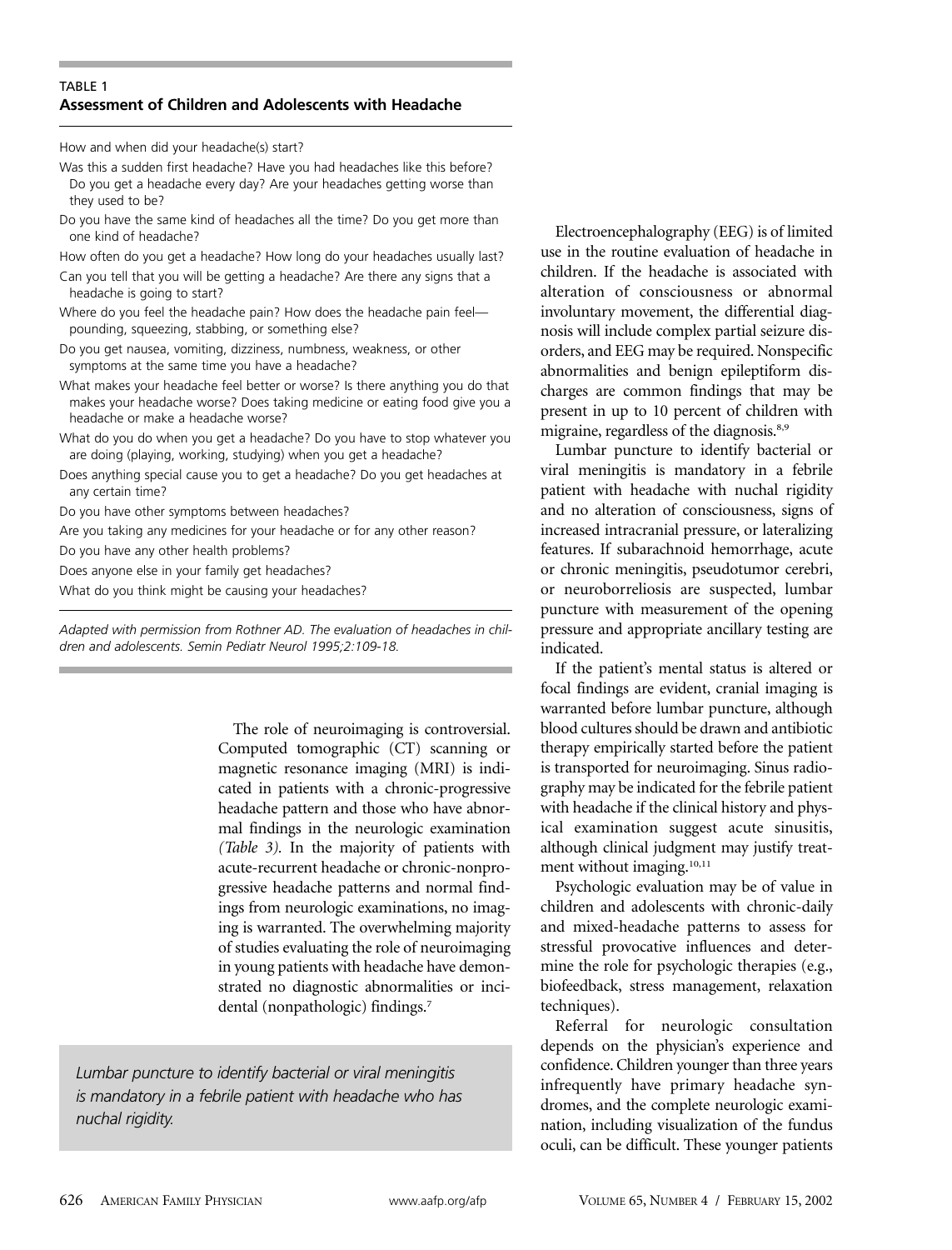## TABLE 2 **Five Temporal Patterns of Headache in Children**

#### **Acute headache**



probably should be referred. Children with acute evolution of headache accompanied by focal neurologic symptoms or signs (i.e., morning vomiting, headaches that awaken the patient) should be referred, and neuroimaging should be performed. Children or adolescents with chronic-progressive headaches, a pattern associated with increasing intracranial pressure, also should be referred.

Most young patients with migraine can be successfully managed by the primary care physician and referred only if treatment fails. Chronic-daily and mixed-pattern headaches are extremely time-consuming to manage and often require a team approach with the help of the primary care physician, a neurologist, a psychologist, and a behavior therapist.

# **Management of Specific Headaches in Children**

Few, if any, drugs designed for treatment of headache are approved for use in children. Most of the drugs discussed here are used on an off-label basis in children.

## **ACUTE HEADACHE**

Most acute, nontraumatic headaches in children are the result of self-limited, medically remediable conditions such as upper respiratory tract infection with fever, sinusitis, or migraine *(Table 4).*

In emergency department–based studies of acute headache in children, all of the children with serious underlying conditions (e.g., intracranial hemorrhage, brain tumors, meningitis) had one or more objective findings on neurologic examination. These findings included alteration of consciousness, nuchal rigidity, papilledema, abnormal eye movements, ataxia, and hemiparesis.<sup>12,13</sup> Any of these abnormalities would be a principle indication for neuroimaging.

The most immediate therapeutic action should be to place the child in a quiet, dark room where he or she can rest with a cool, wet cloth on the forehead. Sleep is often the most effective treatment.

*\*—Most ominous temporal pattern.*

*Adapted with permission from Rothner AD. The evaluation of headaches in chil-*

# TABLE 3 **Indications for Neuroimaging in Children with Headache**

#### **High priority**

| Acute headache                        |
|---------------------------------------|
| Worst headache of life                |
| Thunderclap headache                  |
| Chronic-progressive pattern (steadily |
| worsening over time)                  |
| Focal neurologic symptoms             |
| Abnormal neurologic examination       |
| Papilledema                           |
| Abnormal eye movements                |
| Hemiparesis                           |
|                                       |

#### Ataxia Abnormal reflexes Presence of ventriculoperitoneal shunt Presence of neurocutaneous syndrome (neurofibromatosis or tuberous sclerosis) Age younger than three years

#### **Moderate priority**

Headaches or vomiting on awakening Unvarying location of headache Meningeal signs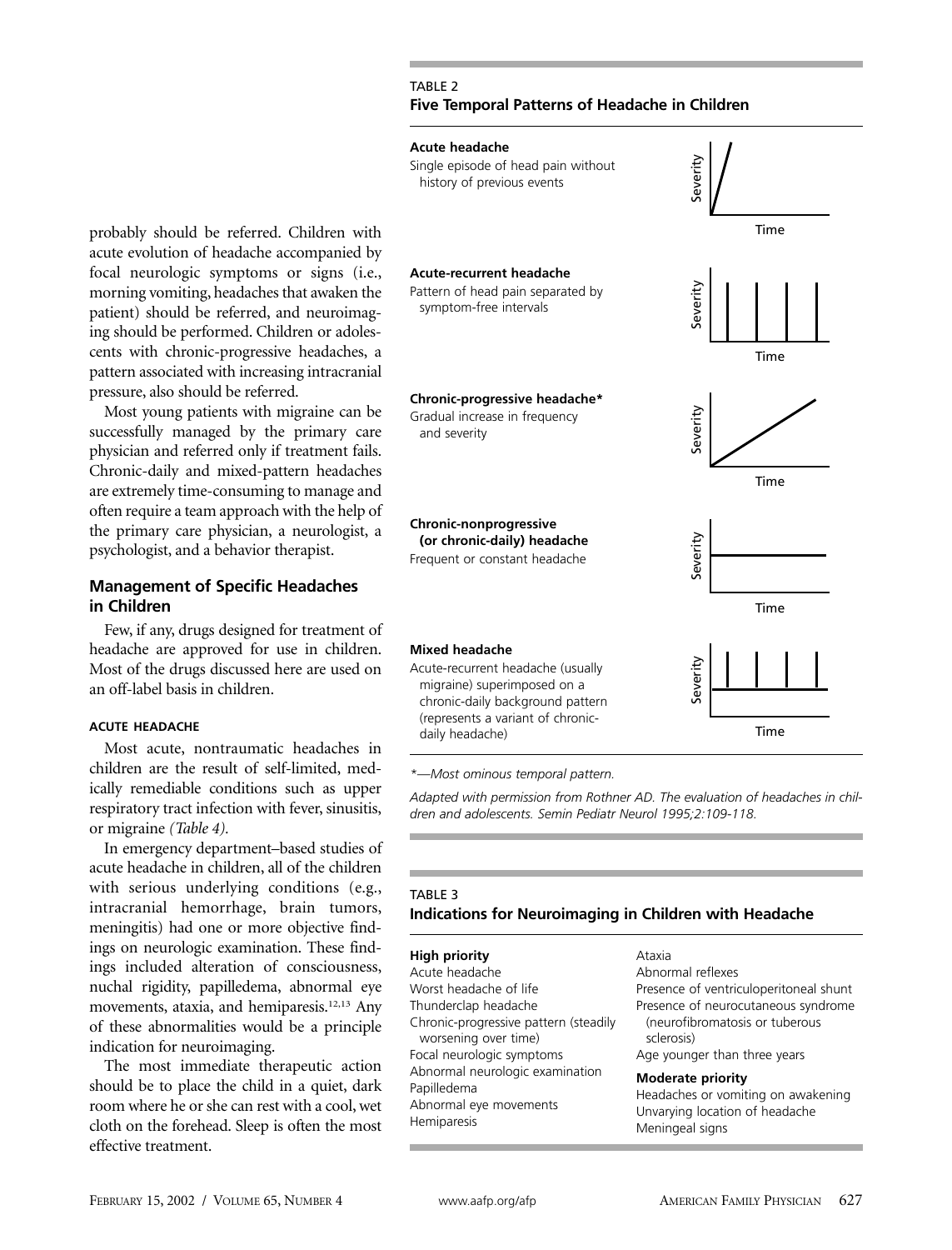# TABLE 4 **Causes of Acute Headache in Children**

Upper respiratory tract infection, with or without fever Sinusitis **Pharyngitis** Meningitis (viral or bacterial) Migraine Hypertension Substance abuse (e.g., cocaine) Medication (e.g., methylphenidate [Ritalin], oral contraceptives, steroids) Intoxicants (e.g., lead, carbon monoxide) Ventriculoperitoneal shunt malfunction Brain tumor Hydrocephalus Subarachnoid hemorrhage Intracranial hemorrhage

#### **ACUTE-RECURRENT HEADACHE**

Migraine with or without aura is the most common form of acute-recurrent headache in children. The prevalence of migraine headache in children has been studied extensively by this author *(Table 5)*14,15 and others. Commonly used diagnostic criteria for childhood migraine are shown in *Table 6*. 16

Treatment of childhood migraine is divided into two phases: general measures and pharmacologic management. The first general measure of treatment is to confidently reassure the patient and caregivers of the cause of the headache and the absence of serious neurologic disease. This step, which is frequently omitted, may be the most important therapeutic intervention.

Other general therapeutic measures include identifying and removing headache triggers, regulating lifestyle, and instituting behavioral therapies. Common triggers in children include disrupted sleep, skipped meals, analgesic overuse, and stress. Behavior therapies such as relaxation techniques, stress management, and biofeedback have proved efficacious.

The role of diet in the management of acute-recurrent headache is controversial. It is

| TABLE 5                                      |  |
|----------------------------------------------|--|
| Prevalence of Migraine Headaches in Children |  |
|                                              |  |

| Age            | 3 to 7 years | 7 to 11 years  | 15 years     |
|----------------|--------------|----------------|--------------|
| Prevalence (%) | 1.2 to 3.2   | 4 to 11        | 8 to 23      |
| Gender ratio   | Boys > girls | $Boys = girls$ | Girls > boys |
|                |              |                |              |

*Information from references 14 and 15.*

#### TABLE 6 **Criteria for Diagnosis of Migraine in Children**

Five or more headache attacks that:

- Last 1 to 48 hours (compared with a shorter duration in adults)
- Have at least two of the following features:
	- Bilateral or unilateral (frontal/temporal) location (compared with bilateral location only in adults) Pulsating quality

Moderate to severe intensity

- Aggravated by routine physical activities
- Are accompanied by at least one of the following: Nausea and/or vomiting
- Photophobia and/or phonophobia (do not occur simultaneously in adults)

*Adapted with permission from Winner P, Wasiewski W, Gladstein J, Linder S. Multicenter prospective evaluation of proposed pediatric migraine revisions to the IHS criteria. Headache 1997;37:545-8.*

unrealistic to impose elimination diets in most children and even more so in adolescents. A rational approach is to provide caregivers with a list of potential dietary precipitants, including cheese, processed meats, chocolate, nuts, pickles, and monosodium glutamate, and ask them to watch for a possible temporal link between the child's headache and any of these dietary components. Banning any or all of these food items is unreasonable unless there is a clear association between a food item and the onset of headaches.

Caffeine, however, warrants special mention, and efforts should be made to moderate its use. If a child or adolescent is consuming many caffeinated soft drinks or several cups of coffee daily, consideration should be given to the possible role of caffeine as a contributing factor to headache. Caffeine abuse or withdrawal can precipitate headaches in adolescents. In addition, analgesic compounds with caffeine have a demonstrated association with rebound headache.17,18

Before beginning any pharmacologic treatment, the pattern, intensity, and cyclic nature of the patient's migraine must be clarified. The aggressiveness of management and choice of medications must be tailored to the patient's headache pattern, pain tolerance, and lifestyle. The daily use of prophylactic agents should be considered in patients with headaches that occur so frequently as to interfere with their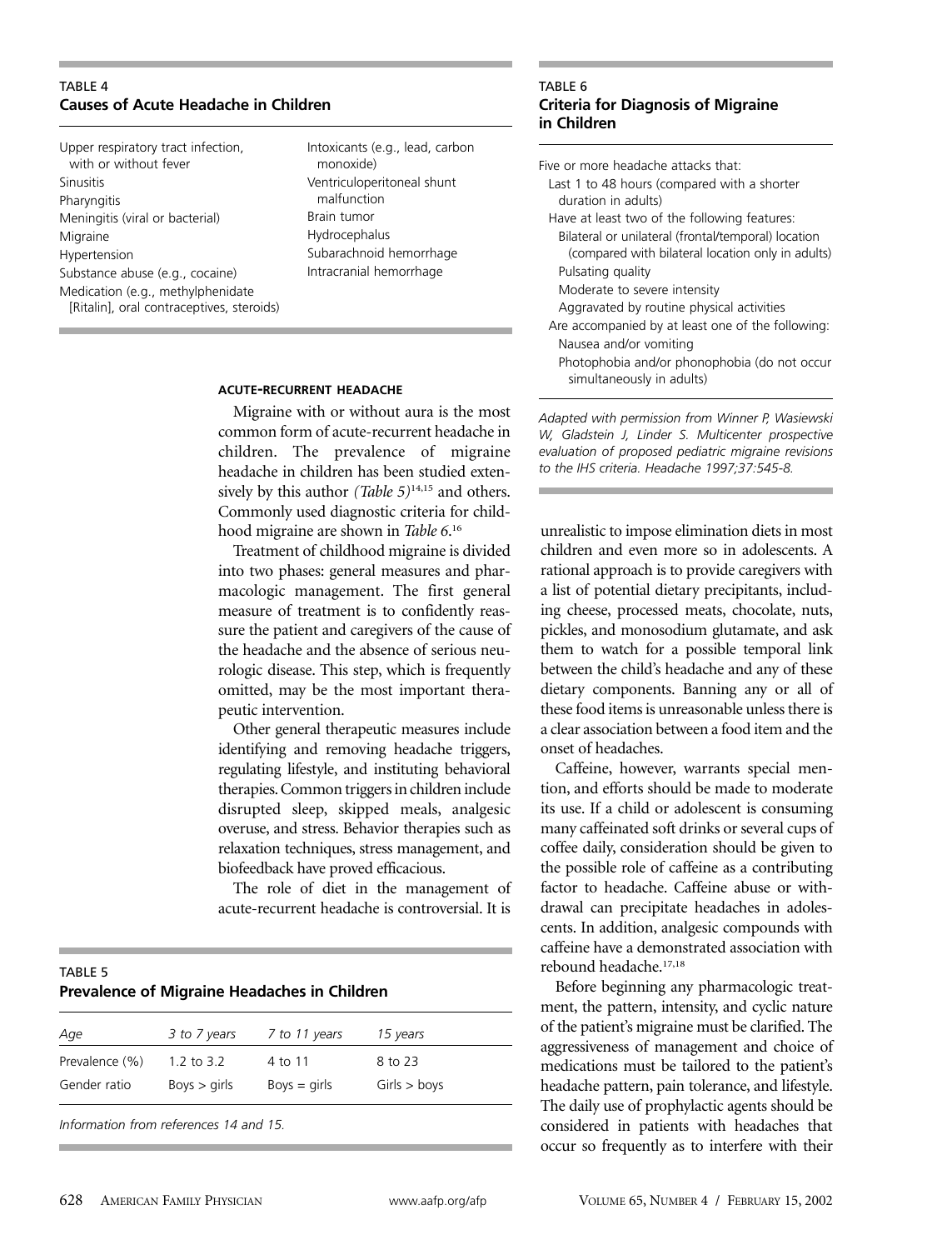# TABLE 7 **Analgesics Used to Treat Migraine in Children**

| Chewable tablets: 80 mg<br>Tablets: 160, 325 mg<br>Elixir: 160 mg per 5 mL      |
|---------------------------------------------------------------------------------|
| Syrup: 100 mg per 5 mL<br>Chewable tablets: 50,<br>Tablets: 100, 200, 400,      |
| Tablets: 220,* 250, 500 mg                                                      |
|                                                                                 |
| Capsules: 325-50-40 mg<br>Tablets: 325-50-40 mg                                 |
| Capsules: 65-100-325 mg                                                         |
|                                                                                 |
| Tablets: 25, 50, 100 mg<br>Autoinjector: 6-mg vial<br>Nasal spray: 5, 10, 20 mg |
| Dissolving wafers: 2.5 mg                                                       |
| Dissolving wafers: 5, 10 mg                                                     |
|                                                                                 |

*\*—Available over the counter as Aleve and as generic brands.*

†*—Not yet approved for childhood use (see text).* 

migraine headaches who are unresponsive to conventional analgesics.

*Anti-emetics.* Nausea and vomiting occur in up to 90 percent of children with migraines. Many children will identify vomiting as the most disabling feature of a migraine. In addition, vomiting and accompanying gastric stasis can inhibit the effectiveness of oral analgesics. Therefore, liberal use of anti-emetic agents provides substantial relief *(Table 8).*

*Successful use of analgesics in the management of acute recurrent headache includes (1) taking enough medication, (2) taking medication early in the course of the headache, and (3) making medication available to the child (especially at school).*

normal lifestyle. Most young persons with migraine do not require daily medication; however, they do need access to reliable analgesia at home and at school.

*Sleep.* Once again, the best immediate therapeutic action is to place the patient in a quiet, dark room where he or she can rest with a cool, wet cloth across the forehead. Sleep is often the most effective treatment.

*Analgesics.* The mainstay of management of childhood migraine is the intermittent use of oral analgesics. Many children respond well to liquid ibuprofen (Children's Advil) in a dosage of 7.5 to 10 mg per kg. Children who fail to respond to the simple agents may require the use of other, more expensive agents *(Table 7).*

It is important that the patient remember to (1) take enough medication (often greater than antipyretic doses), (2) use the medication early in the course of the headache, and (3) have medication available at all times (especially at school).

Acetaminophen (Tylenol), ibuprofen and naproxen sodium (Anaprox), when taken as early in the course of the headache as possible, are usually effective. Ibuprofen, in a dosage of 10 mg per kg, is the most rigorously studied analgesic and shows more beneficial effects than acetaminophen.19 Combination drugs containing isometheptene (Midrin) and butalbital (Fiorinal) are secondary choices if the initial agents fail. Butalbital contains aspirin along with sedating and potentially addictive barbiturates. Care must be taken to avoid the use of narcotics.

While none of the "triptan" agents are currently approved for use in children, extensive trials in adolescents have been completed, and early reports have demonstrated excellent safety profiles in patients 12 to 18 years of age.20 Off-label use of sumatriptan (Imitrex), using 25-mg tablets or a 20-mg nasal spray, rizatriptan (Maxalt, Maxalt-MLT), in a dosage of 5 to 10 mg administered via tablets or oral dissolving wafers, and zolmitriptan (Zomig), in a dosage of 2.5 to 5 mg, may be considered for use in adolescents with moderate to severe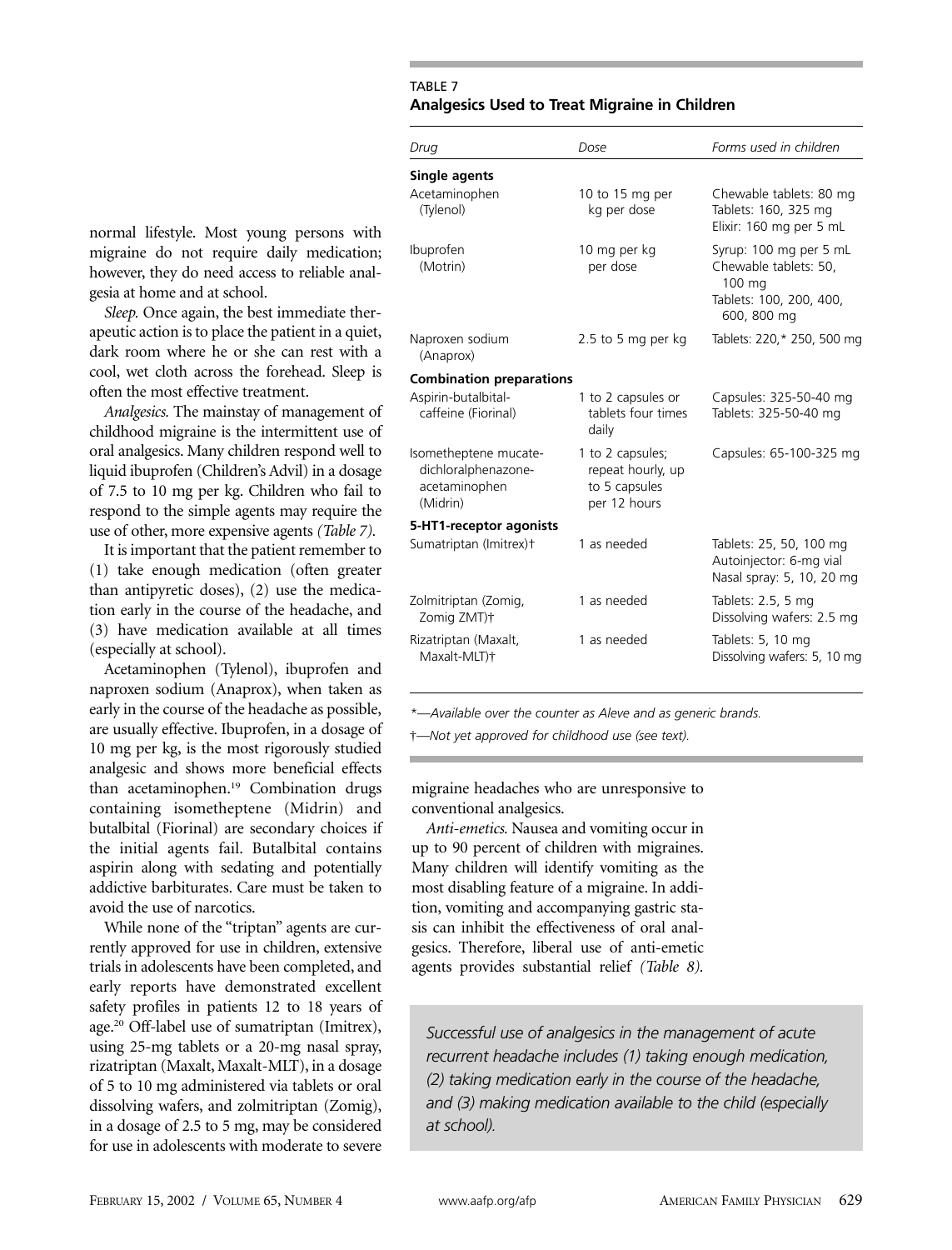#### TABLE 8 **Anti-emetics Used in the Treatment of Nausea and Vomiting Accompanying Childhood Migraine**

| Agent                           | Dosage in children                                       | Forms used in children                                                                    |
|---------------------------------|----------------------------------------------------------|-------------------------------------------------------------------------------------------|
| Promethazine<br>(Phenergan)     | $0.25$ to 0.5 mg<br>per kg per dose<br>three times daily | Tablets: 12.5, 25, 50 mg<br>Syrup: 6.25, 25 mg per 5 mL<br>Suppositories: 12.5, 25, 50 mg |
| Trimethobenzamide               | 100 to 200 mg three                                      | Capsules: 100, 250 mg                                                                     |
| (Tigan)                         | times daily                                              | Suppositories: 100 mg                                                                     |
| Prochlorperazine<br>(Compazine) | $0.25$ to 0.5 mg per kg<br>every 4 to 6 hours            | Tablets: 5, 10, 25 mg<br>Syrup: 5 mg per 5 mL<br>Suppositories: 2.5, 5, 25 mg             |
| Metoclopramide                  | 1 to 2 mg per kg $\left($ < 10 mg)                       | Tablets: $5, 10$ mg                                                                       |
| (Reglan)                        | every 4 hours                                            | Syrup: 5 mg per 5 mL                                                                      |
| Hydroxyzine                     | 10 to 25 mg two                                          | Syrup: 10 mg per 5 mL                                                                     |
| (Vistaril)                      | to three times daily                                     | Tablets: 10, 25, 50 mg                                                                    |

Often, anti-emetics alone are effective in eliminating all symptoms, including headache. A potential complication, dystonic reactionsoculogyric crisis, must be considered when prescribing anti-emetics.

*Prophylactic Agents.* As stated earlier, daily use of prophylactic agents should be reserved for children with frequent and or disabling migraine headaches. To warrant use of a daily preventive medication, the headaches must occur with sufficient frequency, regularity, and severity, and must interfere with daily lifestyle and pose a functional disability. About one third of children with migraines require periodic courses of daily medication. When to begin use of daily medication and how long to continue its use are open to debate.

Very few of the drugs used to prevent migraine headache in children have been rigorously studied in children. Their use in this age group is based on anecdotal experience or reported usefulness in adult series.

In children younger than 10 to 12 years, cyproheptadine (Periactin), in a dosage of 2 to

# The Author

8 mg at bedtime or divided twice daily, is a safe initial agent. If it fails to limit the frequency and severity of headaches in children in this age group, amitriptyline (Elavil), propranolol (Inderal), carbamazepine (Tegretol), or valproic acid (Depakene) can be used *(Table 9).*

In older adolescents, amitriptyline, propranolol, naproxen sodium, valproic acid, carbamazepine, and calcium channel blockers are effective. In addition, interest in the newer anticonvulsants, gabapentin (Neurontin) and topiramate (Topamax), is growing; however, no studies of these agents have yet been conducted in children or adolescents.

Other acute recurrent headache syndromes in children and adolescents have varied causes and management programs.

*Tension-Type Headache.* Tension-type headache clearly occurs during childhood but has not been rigorously studied.<sup>21</sup> In epidemiologic surveys, its reported frequency varies widely. The diagnostic criteria established by the International Headache Society<sup>22</sup> are quite specific; however, their age sensitivity has not been studied. Management of these headaches involves the use of intermittent analgesics coupled with behavior interventions such as stress management.

*Cluster Headache.* Cluster headache is rare in children and uncommon in adolescents. The clinical characteristics and treatment options are similar to those of adult patients.

*Temporomandibular Joint Disorder.* Temporomandibular joint (TMJ) disorder, infrequently presents as headache and more typically presents as unilateral jaw pain just anterior or inferior to the ear. The pain is aggravated by eating, gum chewing, teeth clenching, or yawning. Patients may describe a clicking or locking of the jaw. Family members may describe bruxism, and there may be antecedent jaw trauma. Examination reveals tenderness over the TMJ and limitation of mouth opening.Treatment includes use of nonsteroidal anti-inflammatory drugs (NSAIDs) and muscle relaxation techniques, and avoidance of provocative processes like gum chew-

DONALD W. LEWIS, M.D., is a pediatric neurologist at Children's Hospital of the King's Daughters and associate dean for admissions at Eastern Virginia Medical School in Norfolk, Va. Dr. Lewis earned his medical degree from Virginia Commonwealth University School of Medicine, Richmond. He completed a pediatric residency at the Naval Medical Center in Portsmouth, Va., and a fellowship in pediatric neurology at Children's Hospital of Philadelphia.

*Address correspondence to Donald W. Lewis, M.D., Division of Pediatric Neurology, Eastern Virginia Medical School, 850 Southampton Ave., Norfolk, VA 23510 (e-mail: dlewis@chkd.com). Reprints are not available from the author.*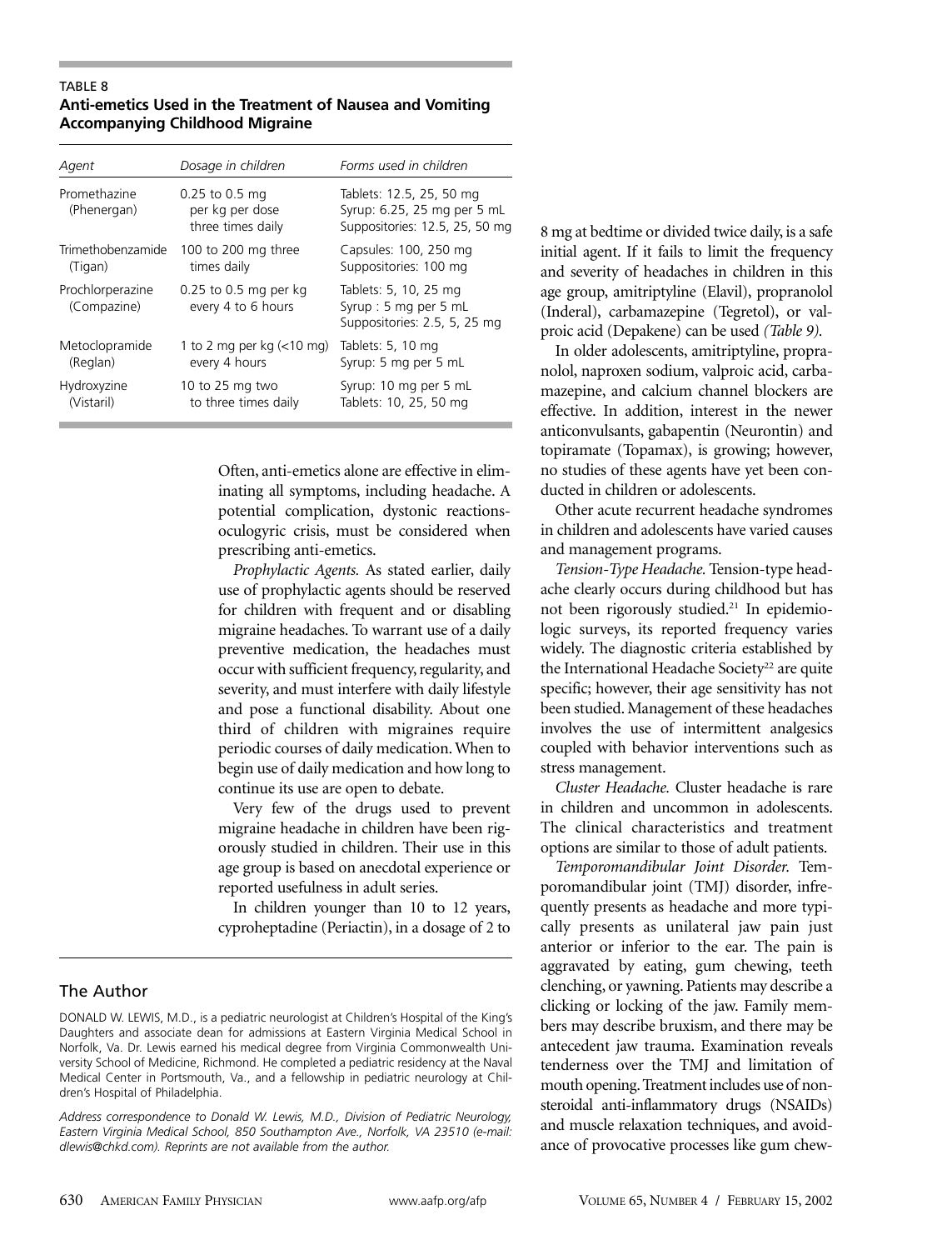#### TABLE 9

## **Options for Prophylactic Management of Frequent Migraine in Children and Adolescents**

*Agent Dosage in children Forms used in children*

| <b>Antihistamine</b>                      |                                                                                  |                                                                                     |
|-------------------------------------------|----------------------------------------------------------------------------------|-------------------------------------------------------------------------------------|
| Cyproheptadine<br>(Periactin)             | $0.25$ to 1.5 mg per kg<br>(2 to 8 mg daily)                                     | Syrup: 2 mg per 5 mL<br>Tablets: 4 mg                                               |
| Antidepressant                            |                                                                                  |                                                                                     |
| Amitriptyline (Elavil)                    | 10 to 50 mg daily<br>at bedtime                                                  | Tablets: 10, 25, 50 mg                                                              |
| <b>Beta blockers</b>                      |                                                                                  |                                                                                     |
| Propranolol (Inderal)                     | 2 to 4 mg per kg daily<br>$(10 \text{ to } 40 \text{ mg three})$<br>times daily) | Tablets: 10, 20, 40, 60, 80 mg<br>Extended-release capsules:<br>60, 80, 120, 160 mg |
| Metoprolol tartrate<br>(Lopressor)        | 2 to 6 mg per kg daily                                                           | Tablets: 50, 100 mg                                                                 |
| <b>Anticonvulsants</b>                    |                                                                                  |                                                                                     |
| Valproic acid<br>(Depakene)<br>(Depakote) | 20 to 40 mg per kg per<br>day (250 mg twice<br>daily)                            | Syrup: 250 mg per 5 mL<br>Capsules: 250 mg<br>Sprinkles: 125 mg                     |
| Carbamazepine<br>(Tegretol)               | 20 to 40 mg per kg per<br>day (100 to 200 mg<br>twice daily)                     | Suspension: 100 mg per 5 mL<br>Chewable tablets: 100 mg<br>Tablets: 200 mg          |
| Topiramate<br>(Topamax)                   | 5 to 10 mg per kg per<br>day                                                     | Sprinkles: 15, 25 mg<br>Tablets: 25, 100, 200 mg                                    |
| <b>NSAIDs</b>                             |                                                                                  |                                                                                     |
| Naproxen sodium<br>(Anaprox)              | 250 to 500 mg twice daily Tablets: 250, 500 mg                                   |                                                                                     |
|                                           |                                                                                  |                                                                                     |

ing or eating hard candy. Major oral surgery rarely necessary.

Paroxysmal Hemicrania. Paroxysmal hem crania is characterized by attacks of intens periorbital pain lasting 5 to 30 minutes and occurring up to dozens of times a day. While similar to cluster headaches, there is no accompanying lacrimation or rhinorrhea. Perhaps the most striking feature of paroxysmal hemicran is its exquisite responsiveness to indomethaci (Indocin) in a dosage of  $25$  to  $50$  mg per day which has prompted the use of an alternativ term—"indomethacin-sensitive" headache.<sup>23</sup>

**Occipital Neuralgia.** Occipital neuralgia characterized by a stabbing pain in the upp neck or occipital region that is often precip tated by neck flexion or head rotation. It ma occur post-traumatically. Examination of th craniocervical region may disclose point tenderness, C2 distribution sensory changes, an limitation of motion. MRI of the craniocerv cal junction is warranted to exclude congenital or pathologic processes. Treatment includes the use of soft collars, NSAIDs, muscle relaxants, local injections, and physical therapy. The prognosis is generally good.

#### **CHRONIC-PROGRESSIVE HEADACHE**

The chronic-progressive headache pattern, the most ominous of the headache patterns, involves a gradual increase in the frequency and severity of pain over time. Intracranial pathology should be suspected *(Table 10),* especially when the headache is accompanied by altered mental status, abnormal eye movements, optic disc distortion, motor or sensory asymmetry, coordination disturbances, or abnormal deep tendon reflexes. Most patients with chronic-progressive headache warrant neuroimaging with MRI. Management is dependent on imaging results and diagnosis.

## **CHRONIC-NONPROGRESSIVE HEADACHE** (**CHRONIC-DAILY HEADACHE**)

The prevalence of chronic-nonprogressive (or chronic-daily) headache during adolescence is  $0.2$  to  $0.9$  percent.<sup>24,25</sup> No specific *NSAIDs = nonsteroidal anti-inflammatory drugs.*

diagnostic criteria have been established, although ongoing studies in children define chronic-nonprogressive headaches as those lasting four or more hours and occurring 15 or more times a month for a period of four or more months.<sup>5</sup> Many adolescents have continuous, unremitting daily headache.

Management of headache in this population is challenging. In addition to the ques-

## TABLE 10 **Causes of Chronic-Progressive Headache in Children and Adolescents**

Brain tumor Hydrocephalus (obstructive or communicating) Pseudotumor cerebri Brain abscess Hematoma (chronic subdural hematoma)

Aneurysm and vascular malformations Medications (e.g., birth control pills, tetracycline, vitamin A [high doses]) Intoxication (lead poisoning)